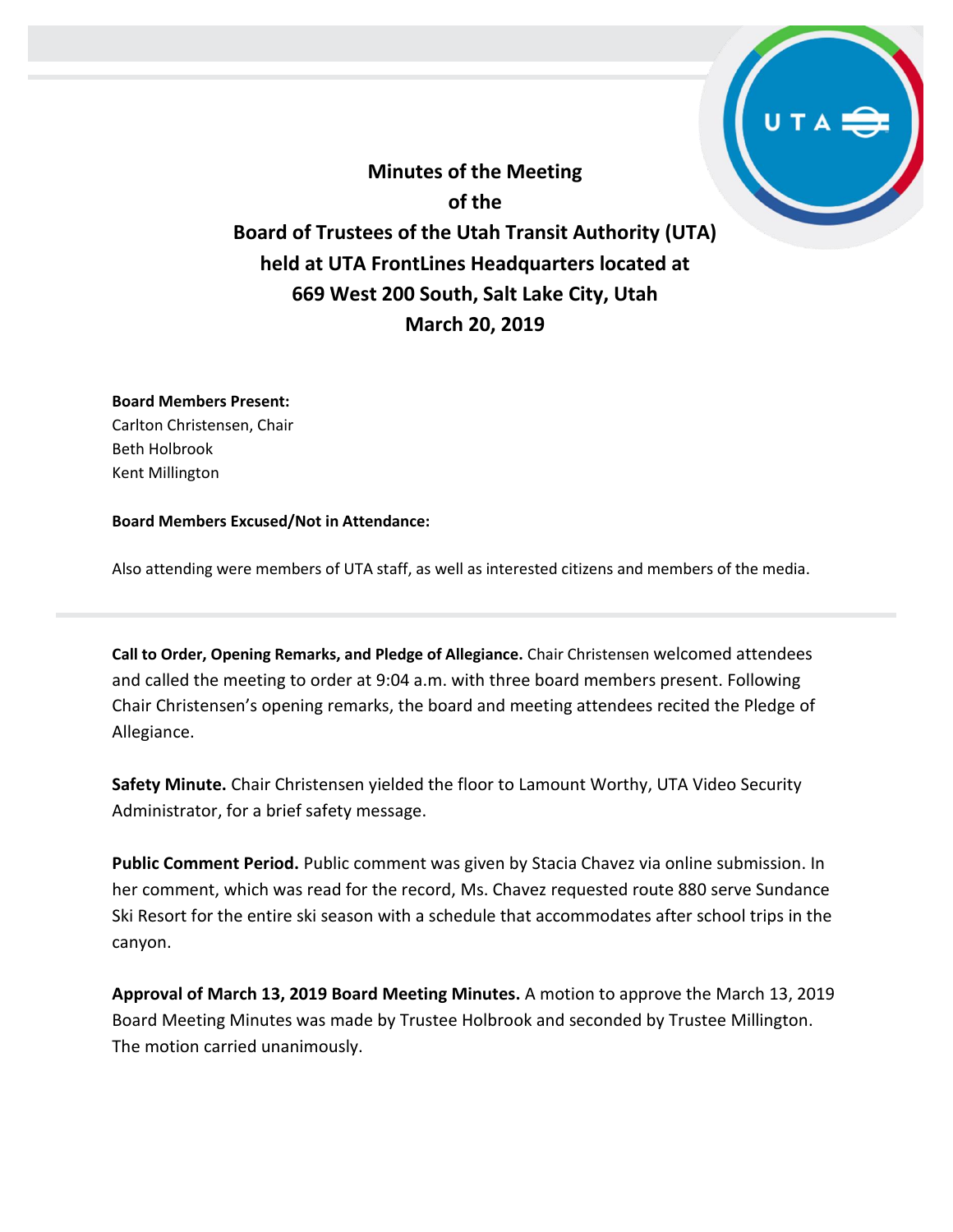**Agency Report.** Steve Meyer, UTA Interim Executive Director, mentioned that UTA was listed in the Federal Transit Administration's capital investment grant report, which is a key step in advancing the Ogden bus rapid transit (BRT) project. Mr. Meyer also provided a summary report of ridership on the free fare days held February 28 and March 1, 2019.

**Financial Report – February 2019.** Brad Armstrong, UTA Senior Manager of Budget & Financial Analysis, delivered the February 2019 financial report. Discussion ensued. Questions on ridership, farebox revenue, the timing of accounting processes, and accounting procedures were posed by the board and answered by Mr. Armstrong.

Chair Christensen introduced Cara Bertot, who is joining UTA as an executive assistant to the board.

**R2019-03-02 Modifying the Authority's Organizational Structure.** Mr. Meyer explained the proposed modification to the organizational structure, which eliminates the executive position of Chief Safety, Security & Technology. He noted that compliance, safety and security, information technology, and operations analytics and solutions functions will now report to the executive director.

A motion to approve R2019-03-02 was made by Trustee Holbrook and seconded by Trustee Millington. The motion carried unanimously with aye votes from Trustee Holbrook, Trustee Millington, and Chair Christensen.

**R2019-03-03 Leasing Reimbursement.** Mr. Armstrong summarized the resolution, which authorizes reimbursement for vehicle leases. Managing the leases using a reimbursement process allows financing to meet federal requirements and occur at an optimal time. Discussion ensued. Questions on interest rates, the timing for receipt of the leased vehicles, the potential for missed delivery deadlines, interest charges on vehicles in production, and the types of vehicles ordered were posed by the board and answered by Mr. Armstrong.

A motion to approve R2019-03-03 was made by Trustee Millington and seconded by Trustee Holbrook. The motion carried unanimously with aye votes from Trustee Millington, Trustee Holbrook, and Chair Christensen.

# **Contracts, Disbursements, Change Orders & Pre-Procurement.**

**Disbursement: Siemens.** Mr. Armstrong explained the disbursement, which is intended to pay Siemens Mobility, Inc. for multiple invoices for light rail parts. Discussion ensued. A question on the types of parts purchased was posed by the board and answered by Mr. Armstrong.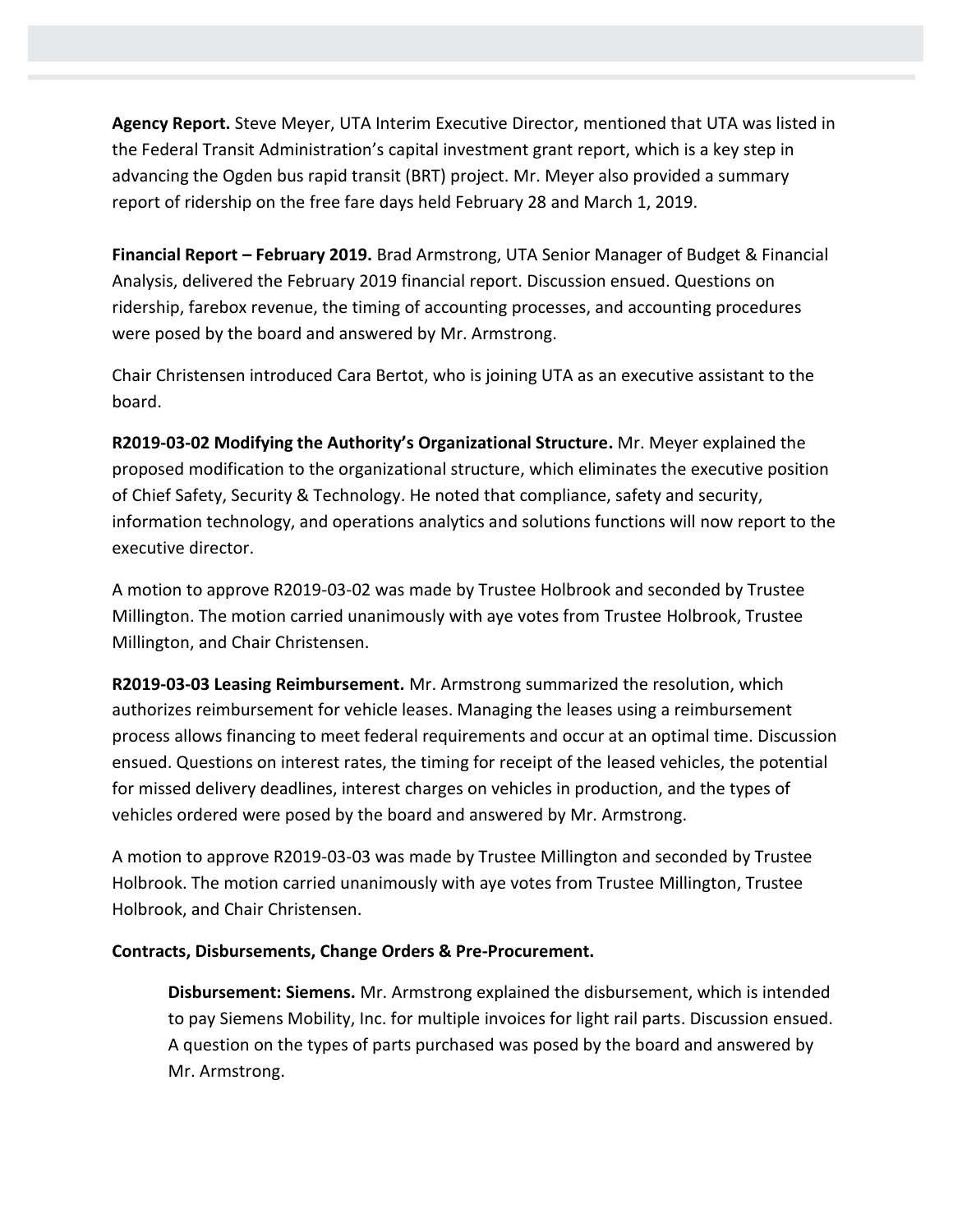A motion to approve the disbursement was made by Trustee Holbrook and seconded by Trustee Millington. The motion carried unanimously with aye votes from Trustee Holbrook, Trustee Millington, and Chair Christensen.

**Pre-Procurement: Bridge Inspections.** Mr. Meyer shared the intent to solicit bids for a 3-year commitment to inspect the bridges in the UTA system. Discussion ensued. Questions on the possibility of using resources at the Utah Department of Transportation (UDOT) to perform this work and the number of bridges to be inspected were posed by the board and answered by Mr. Meyer. Mr. Meyer stated that he will look into the feasibility of the UDOT option.

### **Discussion Items.**

**Government Relations and Legislative Update.** Matt Sibul, UTA Government Relations Director, provided an overall summary of the legislative session. He mentioned that tax reform issues raised during the session will be addressed during the interim period. He then spoke about bills that will impact the agency, including bills affecting UTA governance, affordable housing, air quality, and coordinated mobility. Discussion ensued. A question on when the bill affecting UTA governance will become effective was posed by the board and answered by Mr. Sibul. Trustee Millington suggested speaking with people in other states who are participating in coordinated mobility efforts. Trustee Holbrook and Chair Christensen expressed appreciation to Mr. Sibul and the government relations team for their efforts during the legislative session.

**Closed Session.** Chair Christensen indicated there was a need for a closed session to discuss pending or reasonably imminent litigation. A motion to enter closed session was made by Trustee Holbrook and seconded by Trustee Millington. The motion carried unanimously and the board entered closed session at 10:03 a.m.

**Open Session & Recess.** A motion to return to open session was made by Trustee Holbrook and seconded by Trustee Millington. The motion carried unanimously and the board returned to open session at 10:30 a.m. and then recessed the meeting until 3:00 p.m.

**Recess.** The meeting was recessed until 3:00 p.m.

**Reconvene.** The meeting reconvened at 3:02 p.m.

**R2019-03-04 Approving Ogden Central, Midvale TRAX, and West Jordan City Center Station Area Plans.** Paul Drake, UTA Senior Manager of Real Estate & Transit-Oriented Development, summarized the discussion from the advisory board meeting held on March 20, 2019 related to the station area plans. Discussion ensued. A question regarding whether the Midvale station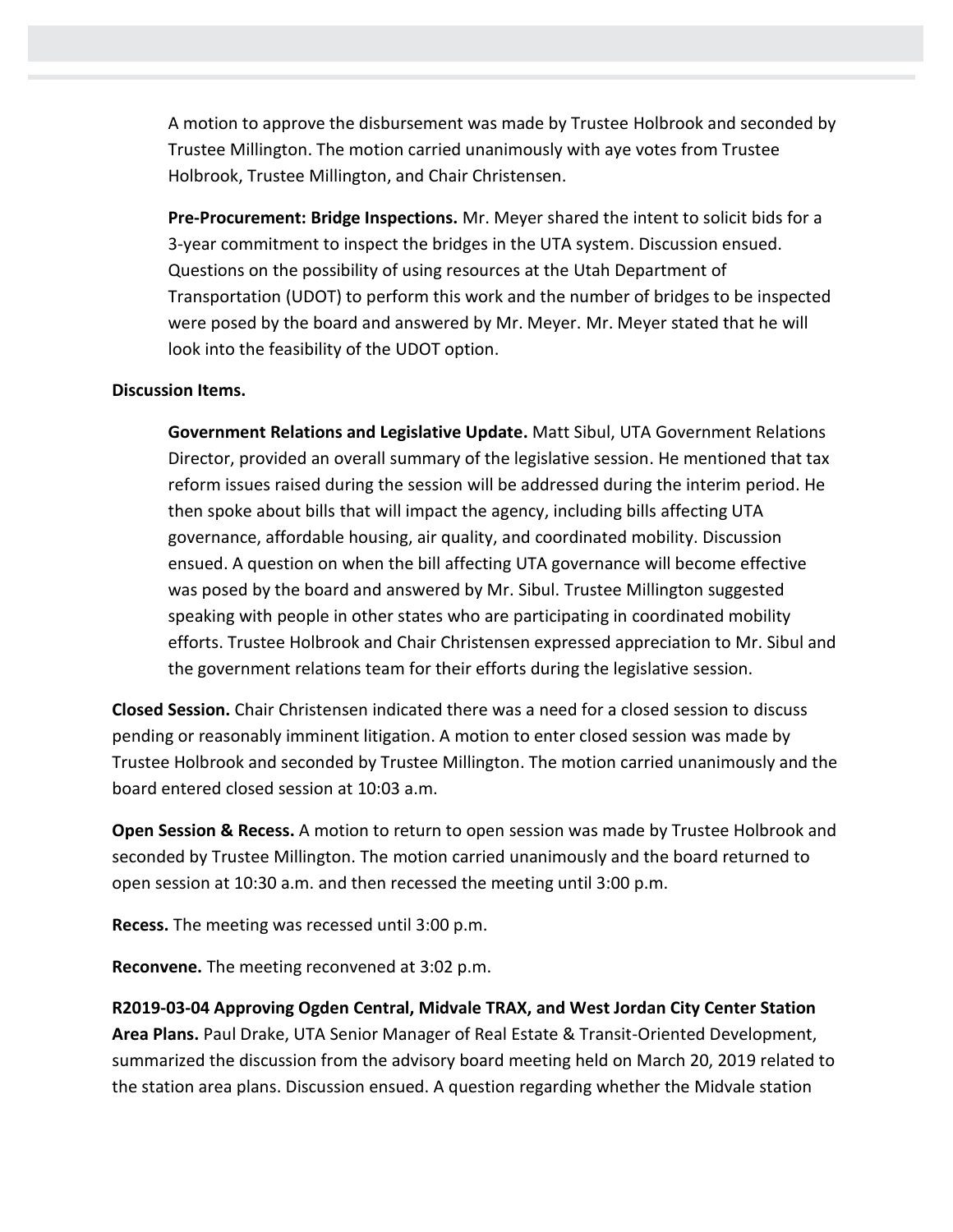area plans are to be considered jointly or separately was posed by the board and answered by Mr. Drake and Kevin Leo, UTA TOD Project Specialist I.

A motion to approve R2019-03-04 was made by Trustee Millington and seconded by Trustee Holbrook. The motion carried unanimously with aye votes from Trustee Millington, Trustee Holbrook, and Chair Christensen.

### **Discussion Items.**

**TOD Analysis Tool Ranking of Station Area Plans.** Chair Christensen stated that the board formally adopted the ranking criteria earlier in the year. He mentioned that UTA will be making selections for its last three legislatively authorized transit-oriented development (TOD) sites, but that this does not preclude private land owners from pursuing TOD options near transit stations.

Mr. Drake shared that there are many criteria used to determine whether a site is ready for transit-oriented development. The analysis tool considers these criteria in generating three different ranking components; overall TOD, growth opportunity, and affordable housing. He then provided information on criteria and rankings by component for various sites, including some with approved station area plans. Mr. Drake also spoke about selection scenarios and requested feedback from the board.

Extended discussion ensued. Questions on the station area plan process, the affordable housing ranking at Murray Central Station, how station areas are defined, the competitiveness of the sites in the current market, the definition of affordable housing, the difference between affordable housing and density, mid-term versus long-term development potential, the composition of the overall TOD score, and notification of rankings to communities were posed by the board and answered by staff. Chair Christensen suggested that given the limited number of sites available for development, it might be best to select projects that are somewhat balanced between the three selection components.

# **Other Business.**

**Next Meeting.** The next meeting of the board will be on Wednesday, March 27, 2019 at 9:00 a.m.